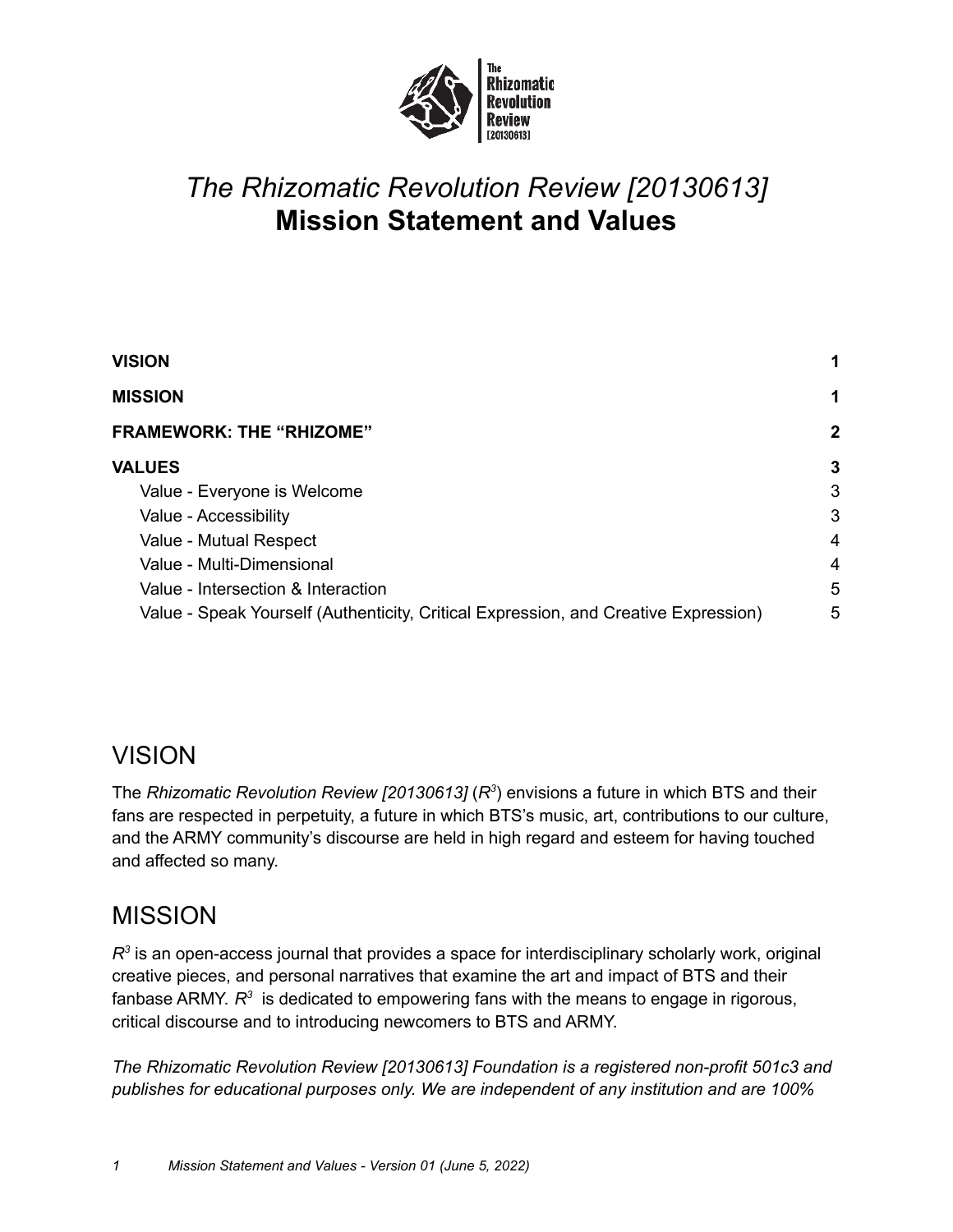

*volunteer-run. We are not affiliated with HYBE, Big Hit Entertainment, or any of their subsidiaries.*

## <span id="page-1-0"></span>FRAMEWORK: THE "RHIZOME"

*R <sup>3</sup>* admires the ways in which BTS, their art, and their fanbase together embody the principles of a "rhizomatic" system:

- Defined by diversity, connections, and constant growth
- No singular center or authority
- Non-hierarchical
- Full potential realized through collectivity

*R <sup>3</sup>* believes that exploring such a system also requires a "rhizomatic" approach and aims to incorporate these principles into our own practices.

However, we would like to emphasize that R<sup>3</sup> is just one small "node" in this diverse, global, and complex system. We aim to reflect and honor this diversity, but do not wish to misrepresent ourselves as fully capturing it.

Taking the "rhizome" as an initial framework for achieving our mission,  $\mathcal{R}^3$  commits to the following values:

- Externally focused values journal audience and contributors
	- Everyone Is Welcome
	- Accessibility
	- Mutual Respect
- Internally focused values journal content and structure
	- Multi-Dimensional
	- Intersection and Interaction
	- Speak Yourself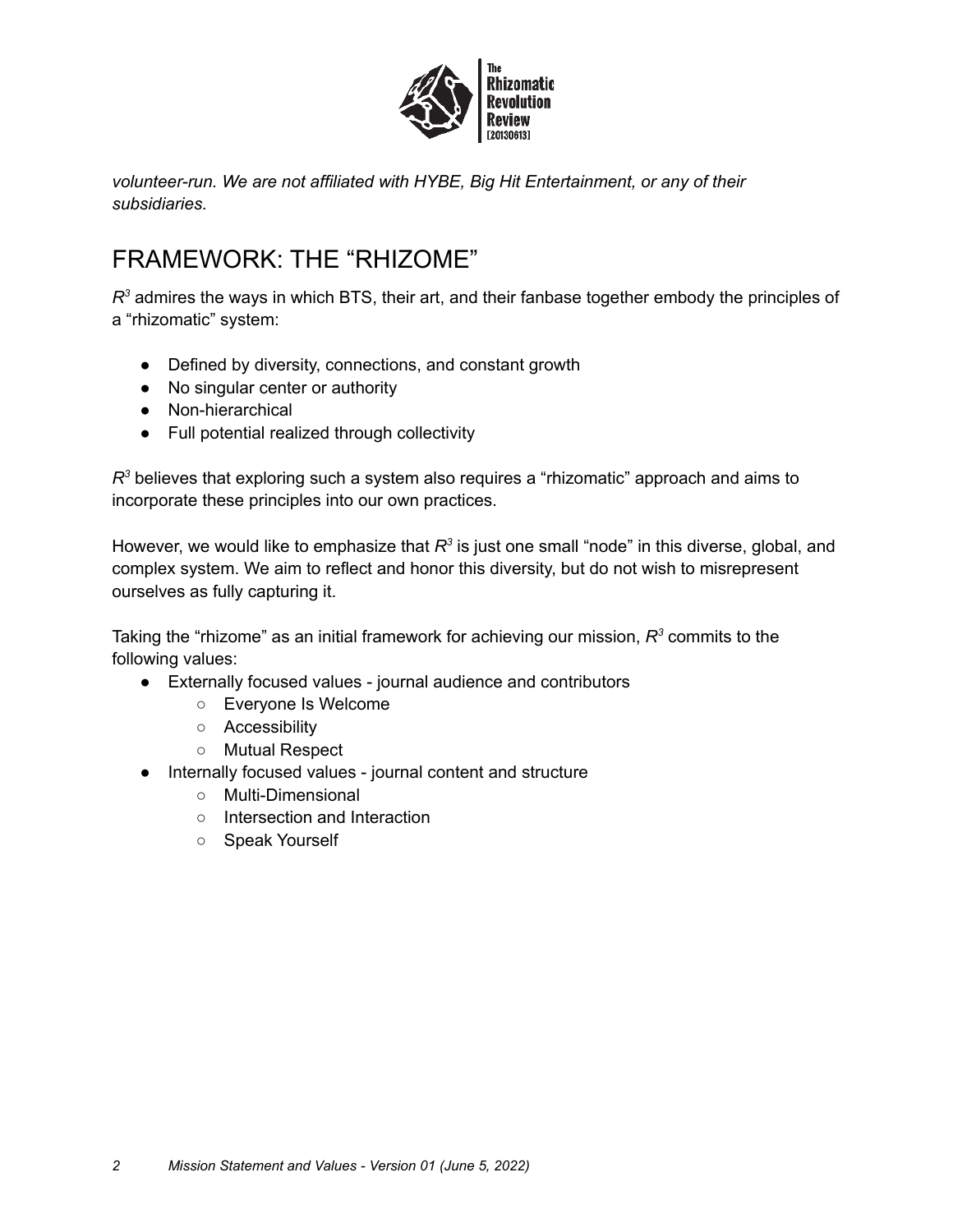



## <span id="page-2-0"></span>VALUES

## <span id="page-2-1"></span>Value - *Everyone Is Welcome*

*R 3* 's endeavor towards rhizomatic connection means we hold precious the unique and compelling contributions of diverse peoples, places, objects, and relations. Valuing this means creating a space in which **Everyone Is Welcome**.

#### **Value in Action:**

- *R*<sup>3</sup> welcomes submissions from new and experienced authors and artists.
- *R*<sup>3</sup> welcomes submissions from individuals at various stages of their life (and fan) journeys. Contributors are asked to reflect on their relationship with BTS and ARMY and how this impacts their work, and disclose this as a "positional statement" (for AA) or "artist statement" (for CC and SS).

### <span id="page-2-2"></span>Value - *Accessibility*

In order for  $R^3$  to truly honor **Everyone is Welcome**, we must also endeavor to make our space **Accessible**.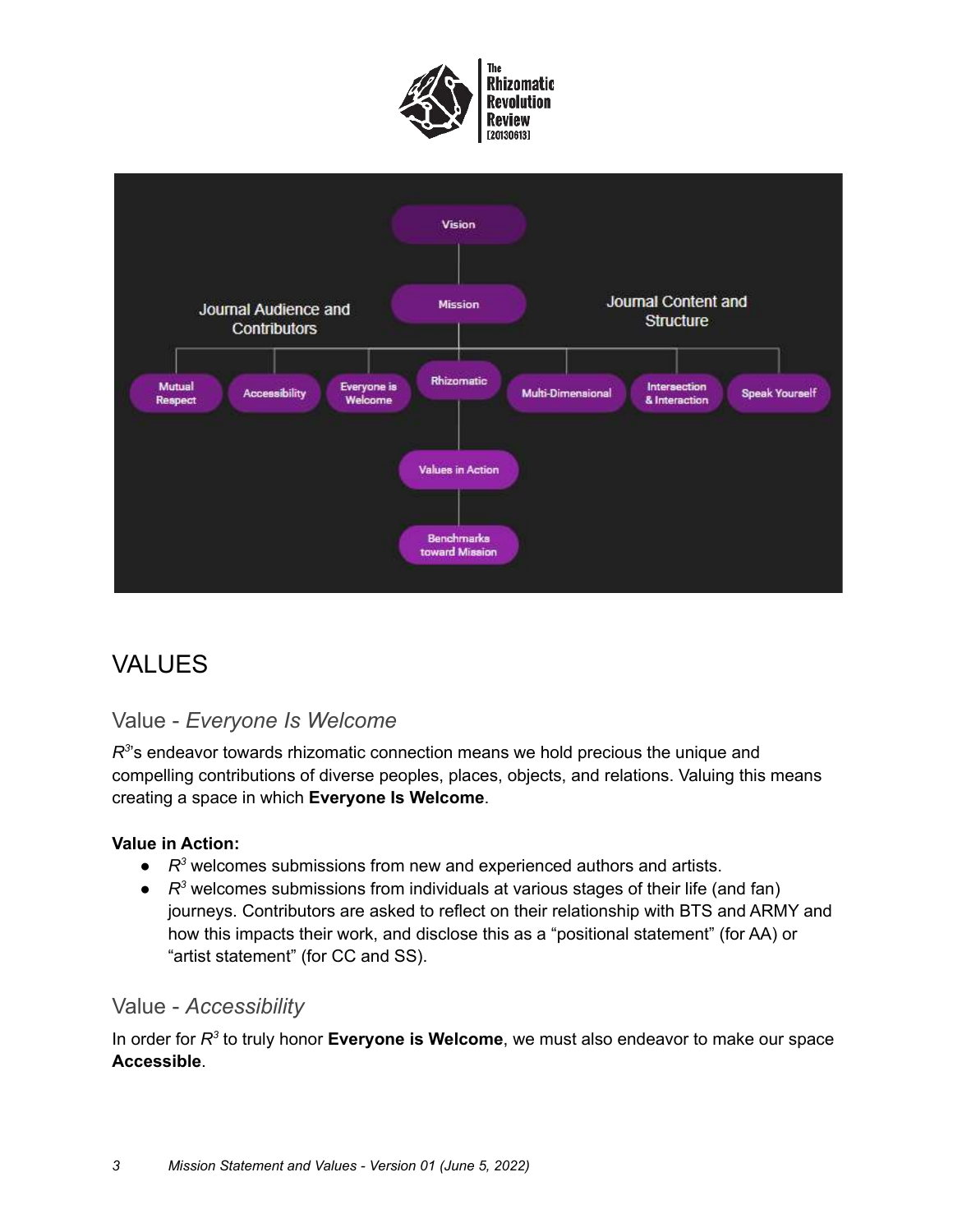

While developing our capacities will take time, we envision our space as one that dynamically addresses barriers to access and removes obstacles that make navigating  $R^3$  issues and submissions challenging; this means being sensitive to the needs of our readers and contributors (i.e., physical, cognitive, linguistic, economic, cultural, etc.).

#### **Value in Action:**

- *R*<sup>3</sup> is an open-access journal, which means it is free to access and free to submit.
- $R^3$  is an interdisciplinary online journal, which facilitates global participation and readership.
- We actively engage with contributors to discuss language and semantic choices to keep prose readable and accessible to readers who are not native English speakers. We reject the use of language to create barriers.

### <span id="page-3-0"></span>Value - *Mutual Respect*

*R 3* recognizes that inherent to diverse perspectives and experiences is conflict, and we want our space to engage in that tension. [No mud, no lotus.] We see conflict as a catalyst for learning and growth.

However, there is a way to navigate through conflicting ideas and perspectives without demeaning one another or causing harm. With BTS as a model, we encourage individuals to honor each other's dignity and respect each other's needs as they come together so that all may enjoy.

Creating an **Accessible** space in which **Everyone Is Welcom**e necessitates the creation of safety and urging individuals to operate from a perspective of **Mutual Respect**.

#### **Value in Action:**

- *R <sup>3</sup>* offers guidelines for maintaining mutual respect within our journal spaces, and members are required to adhere to the *R <sup>3</sup>* Code of Conduct.
- Reviewers are provided with detailed guidelines on how to engage and provide feedback on contributors' work; it is important to  $R^3$  that contributors feel respected and supported throughout the process of submission, editing, and publication.
- *R*<sup>3</sup> endeavors to always come from a place of Mutual Respect for our readers, followers, contributors, and the larger ARMY community.

### <span id="page-3-1"></span>Value - *Multi-Dimensional*

BTS, ARMY, and rhizomatic thought further recognize that people, places, ideas, and objects are not just one thing; they are **Multi-Dimensional** in nature.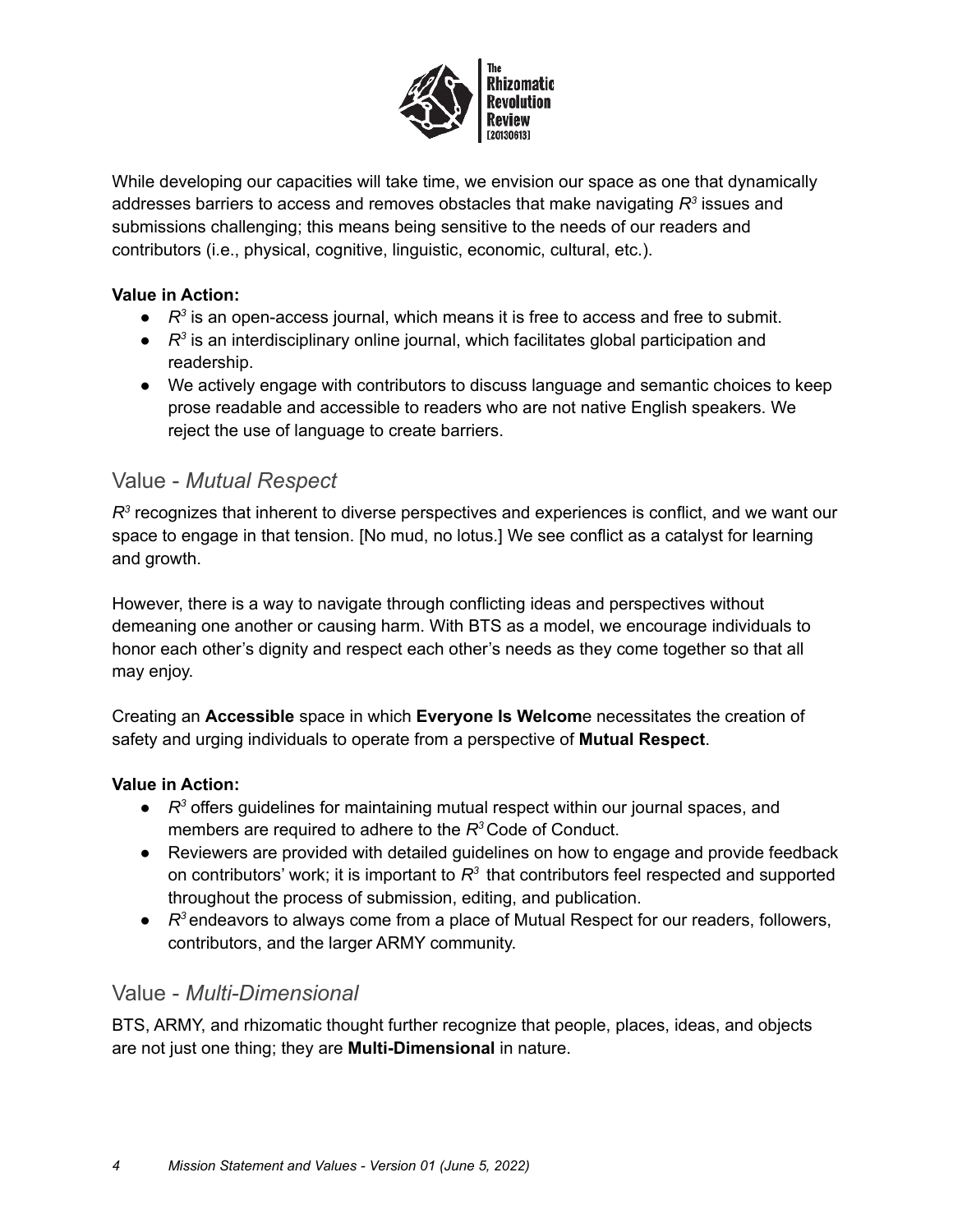

*R 3* values engagement in different forms of knowledge creation and sharing and appreciates that people learn and express themselves in a variety of ways.  $\mathcal{R}^3$  is structured as a **Multi-Dimensional** journal to allow room for multifaceted exploration.

#### **Value in Action:**

- *R*<sup>3</sup> welcomes Academic Article submissions that present interdisciplinary examinations of the art, fandom, economic effects, and sociocultural forces of and surrounding BTS and ARMY.
- *R*<sup>3</sup> welcomes Creative Collection submissions that offer original creative work inspired by BTS and its members and support the restorative process of creative expression.
- *R*<sup>3</sup> welcomes Supplemental Story submissions that add to a living repository of personal narratives, oral histories, and stories of individuals impacted by BTS over time, borders, and experiences.

### <span id="page-4-0"></span>Value - *Intersection & Interaction*

The full power and beauty of a rhizome is realized through the collective.  $R^3$  celebrates the beautiful collision of many different experiences and wants to provide a space that allows new connections to form through the **Intersection & Interaction** of its **Multiple Dimensions**.

#### **Value in Action:**

● Each standard issue of R<sup>3</sup> interweaves a combination of Academic Articles, Creative Collections, and Supplemental Stories. *R <sup>3</sup>* does not wish to emphasize one dimension more than another, but rather celebrates the perspectives generated by each dimension and encourages readers to draw their own connections between them.

## <span id="page-4-1"></span>Value - *Speak Yourself (Authenticity, Critical Expression, and Creative Expression)*

In creating a web of **Multi-Dimensional Intersection & Interaction**, *R <sup>3</sup>* wants individuals to bring their best selves and to **Speak Yourself**.

To R<sup>3</sup>, Speak Yourself means tapping into your authenticity, being open to critical examination, and finding the means to express yourself creatively to best tell your story. Learning to Speak Yourself is a dynamic process, and R<sup>3</sup> is committed to supporting our community in their journey to refine their voice.

#### **Value in Action:**

- *R*<sup>3</sup> offers contributors constructive peer review (AA) and creative communications coaching (CC and SS) to aid in their growth process.
- *R*<sup>3</sup> encourages constructive criticism and allows readers to provide perspective via letters to the editors.